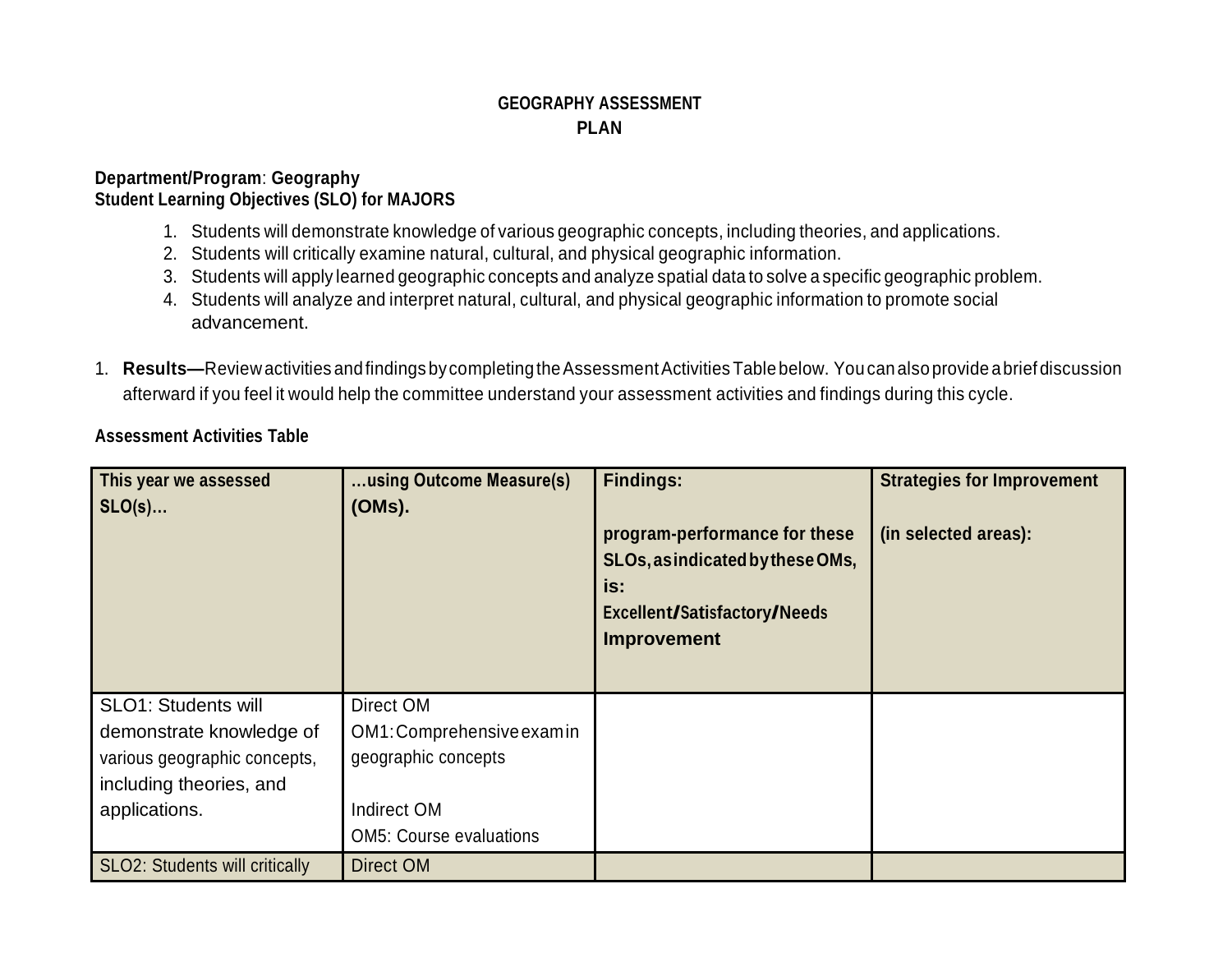| examine natural, cultural, and<br>physical geographic | <b>OM2: Professional portfolio</b> |  |
|-------------------------------------------------------|------------------------------------|--|
| information.                                          | <b>Indirect OM</b>                 |  |
|                                                       | <b>OM5: Course evaluations</b>     |  |
| SLO3: Students will apply                             | Direct OM                          |  |
| learned geographic concepts                           | OM2: Professional portfolio        |  |
| and analyze spatial data to                           |                                    |  |
| solve a specific geographic                           | Indirect OM                        |  |
| problem.                                              | <b>OM5: Course evaluations</b>     |  |
| SLO4: Students will analyze                           | Direct OM                          |  |
| and interpret natural, cultural,                      | <b>OM3: Vocational essay</b>       |  |
| and physical geographic                               |                                    |  |
| information to promote social                         | OM4: Number and quality of         |  |
| advancement.                                          | service Internships                |  |
|                                                       |                                    |  |
|                                                       | <b>Indirect OM</b>                 |  |
|                                                       | <b>OM5: Course evaluations</b>     |  |
|                                                       |                                    |  |
|                                                       | <b>OM6: Senior survey</b>          |  |

## **Discussion (Optional):**

- 2. What**revisions**, if any, to current SLOs and/or outcome measures did you make from previous plan?
- 3. **Plans**-What learning objectives will you be assessing inthe next cycle?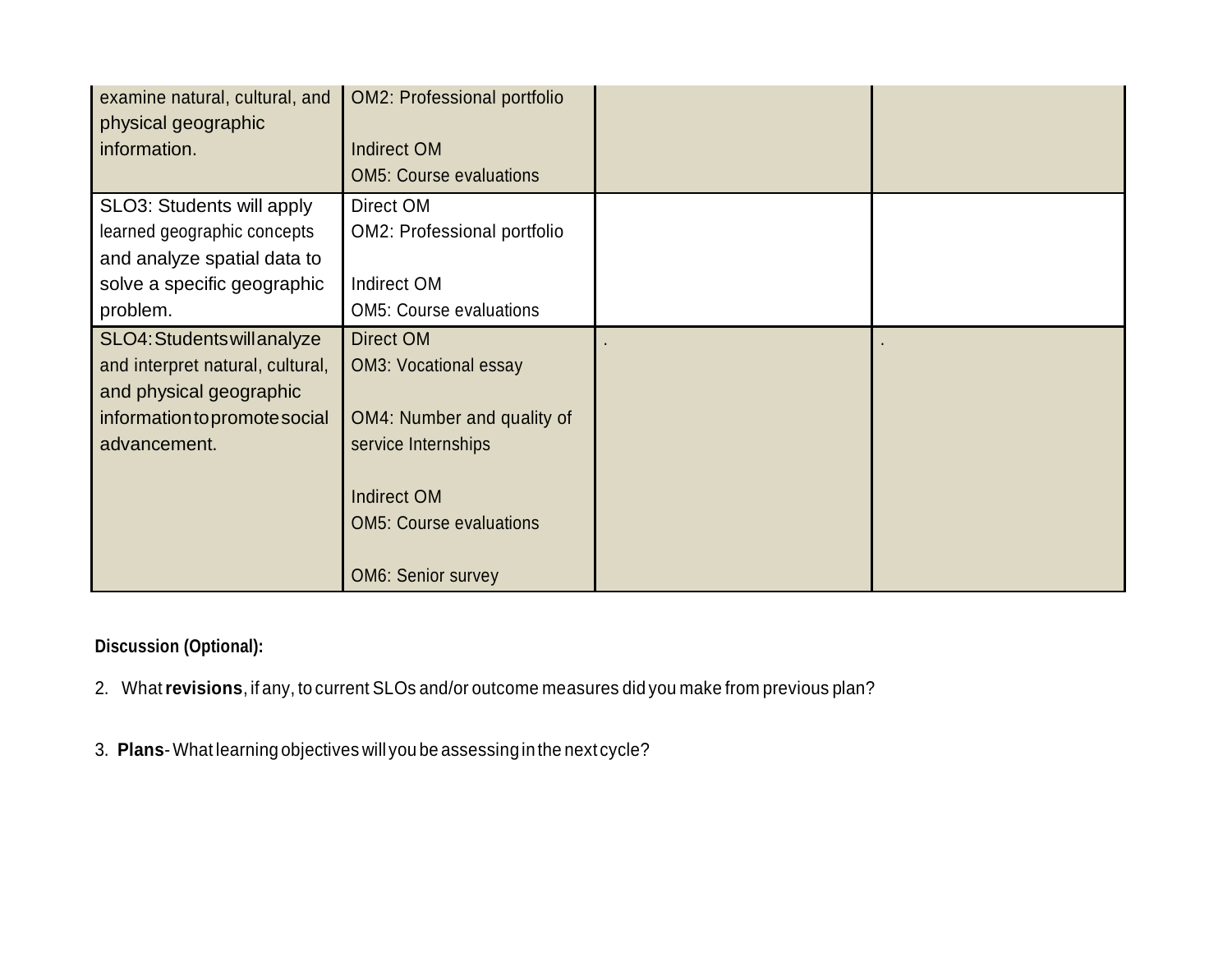Map II: Map Courses, Experiences and Activities to current Program/Department SLOs

**Major** BA Geography

*Instructions*

Mark the courses/events/experiences/activities that currently address Program SLOs using the following:

Enter an **I** to indicate students are introduced to the SLO

**R** indicates the SLO is reinforced and students afforded opportunities to practice

**M** indicates that students have had sufficient practice and can now demonstrate mastery appropriate for the degree level

**A**indicates where evidence is collected and evaluated for program-level assessment as specified inthe Departmental Assessment Plan

BA Degree requirements: two 100-level, two 200-level, four 300 or higher level

| <b>Course/</b>  | <b>Program/Department SLOs</b> |                   |                   |                   |  |
|-----------------|--------------------------------|-------------------|-------------------|-------------------|--|
|                 | <b>Major SLO1</b>              | <b>Major SLO2</b> | <b>Major SLO3</b> | <b>Major SLO4</b> |  |
| <b>GEO 101A</b> |                                |                   |                   |                   |  |
| <b>GEO 102</b>  |                                |                   |                   |                   |  |
| <b>GEO 104</b>  |                                |                   |                   |                   |  |
| <b>GEO 200</b>  | $\mathsf{R}$                   | $\mathsf{R}$      | $\mathsf{R}$      | $\mathsf{R}$      |  |
| <b>GEO 201A</b> | R                              | $\mathsf{R}$      | $\mathsf{R}$      | $\mathsf{R}$      |  |
| <b>GEO 204</b>  | R                              | R                 | $\mathsf{R}$      | $\mathsf{R}$      |  |
| <b>GEO 210</b>  | R                              | R                 | $\mathsf{R}$      | $\mathsf{R}$      |  |
| <b>GEO 215</b>  |                                |                   |                   |                   |  |
| <b>GEO 225</b>  | R                              | $\mathsf{R}$      | $\mathsf{R}$      | $\mathsf{R}$      |  |
| <b>GEO 230</b>  | R                              | $\mathsf{R}$      | $\mathsf{R}$      | $\mathsf{R}$      |  |
| <b>GEO 260</b>  | R                              | R                 | $\mathsf{R}$      | $\mathsf{R}$      |  |
| <b>GEO 274</b>  | $\mathsf{R}$                   | $\mathsf{R}$      | $\mathsf{R}$      | R                 |  |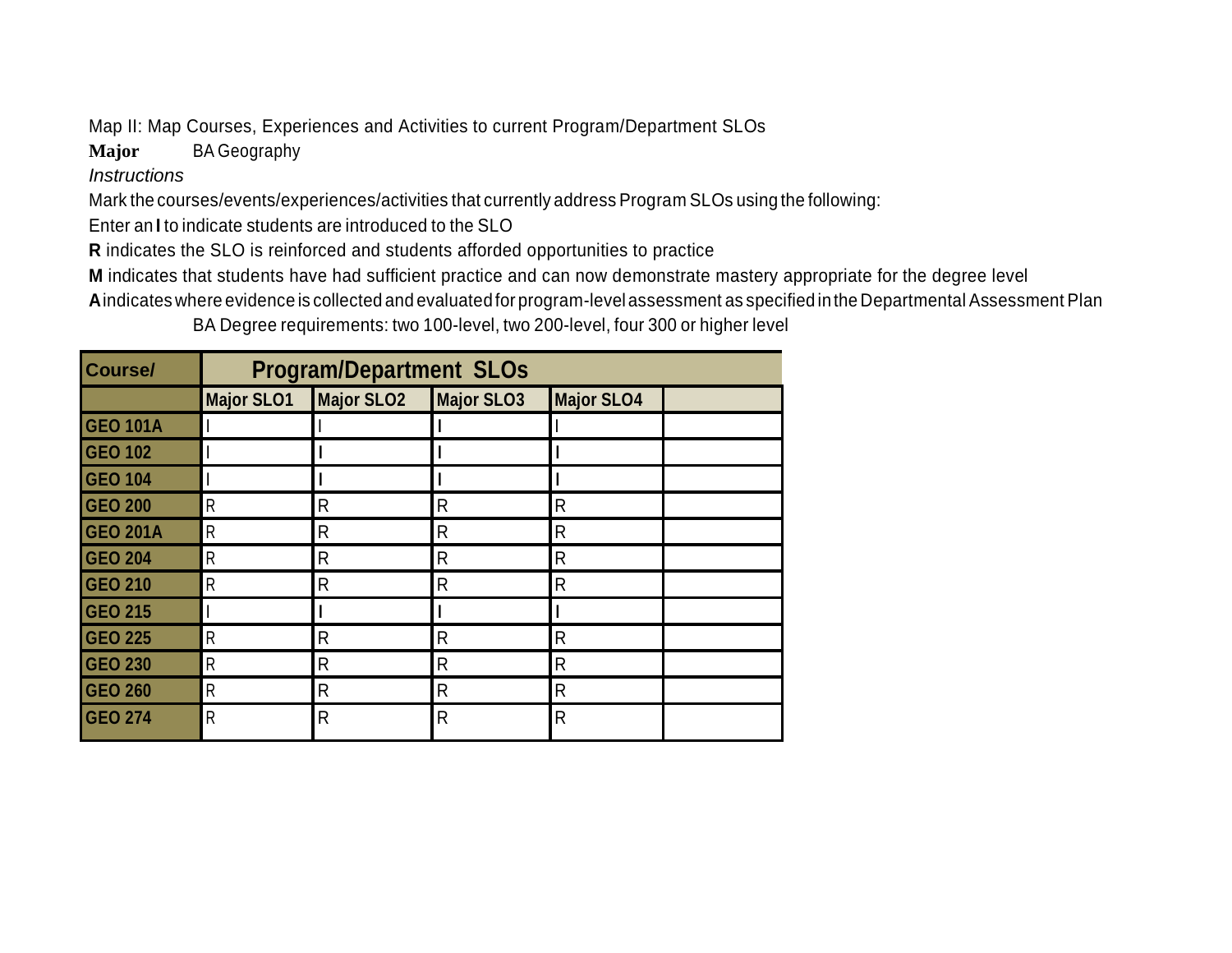| <b>GEO 280</b>  | ${\sf R}$    | $\overline{R}$ | $\mathsf{R}$ | ${\sf R}$ |
|-----------------|--------------|----------------|--------------|-----------|
| <b>GEO 301A</b> | M            | M              | M            | M         |
| <b>GEO 318</b>  | M            | M              | M            | M         |
| <b>GEO 320A</b> | M            | M              | M            | M         |
| <b>GEO 321A</b> | M            | M              | M            | M         |
| <b>GEO 365</b>  | M            | M              | M            | M         |
| <b>GEO 385</b>  | M            | M              | M            | M         |
| <b>GEO 404</b>  | M            | M              | M            | M         |
| <b>GEO 415</b>  | $\mathsf{R}$ | $\mathsf R$    | R            | ${\sf R}$ |
| <b>GEO 420A</b> | M            | M              | M            | M         |
| <b>GEO 430</b>  | M            | M              | M            | M         |
| <b>GEO 460</b>  | M            | M              | M            | M         |
| <b>GEO 470</b>  | M            | M              | M            | M         |
| <b>GEO 474</b>  | M            | M              | M            | M         |
| <b>GEO 475A</b> | M            | M              | M            | M         |
| <b>GEO 486</b>  | M            | M              | M            | M         |
| <b>GEO 492</b>  | M            | M              | M            | M         |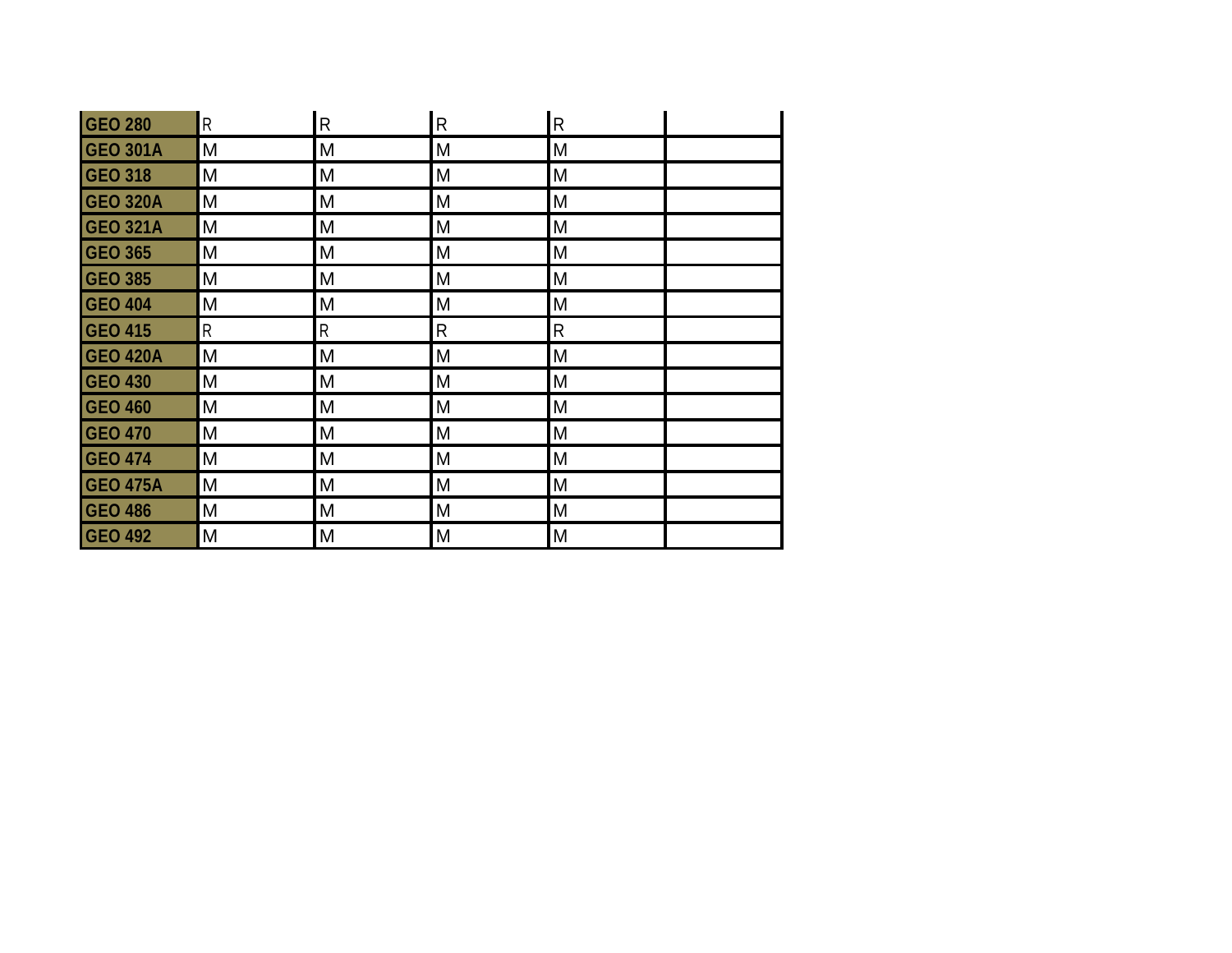| Course/         | <b>Program/Department SLOs</b> |                                             |   |   |  |
|-----------------|--------------------------------|---------------------------------------------|---|---|--|
|                 |                                | Major SLO1 Major SLO2 Major SLO3 Major SLO4 |   |   |  |
| <b>GEO 101A</b> |                                |                                             |   |   |  |
| <b>GEO 102</b>  |                                |                                             |   |   |  |
| <b>MET 103</b>  |                                |                                             |   |   |  |
| <b>GEO 104</b>  |                                |                                             |   |   |  |
| <b>GEO 215</b>  |                                |                                             |   |   |  |
| <b>GEO 260</b>  | R                              | R                                           | R | R |  |
| <b>GEO 280</b>  | R                              | R                                           | R | R |  |
| <b>GEO 301A</b> | M                              | M                                           | M | M |  |
| <b>GEO 320A</b> | M                              | M                                           | M | M |  |
| <b>GEO 365</b>  | M                              | M                                           | M | M |  |
| <b>GEO 385</b>  | M                              | Μ                                           | M | M |  |
| <b>GEO 404</b>  | M                              | M                                           | M | M |  |
| <b>GEO 420A</b> | M                              | M                                           | M | M |  |
| <b>GEO 470</b>  | M                              | M                                           | M | M |  |
| <b>GEO 474</b>  | M                              | M                                           | M | M |  |
| <b>GEO 475A</b> | M                              | M                                           | Μ | M |  |

**Major** BA Geography Education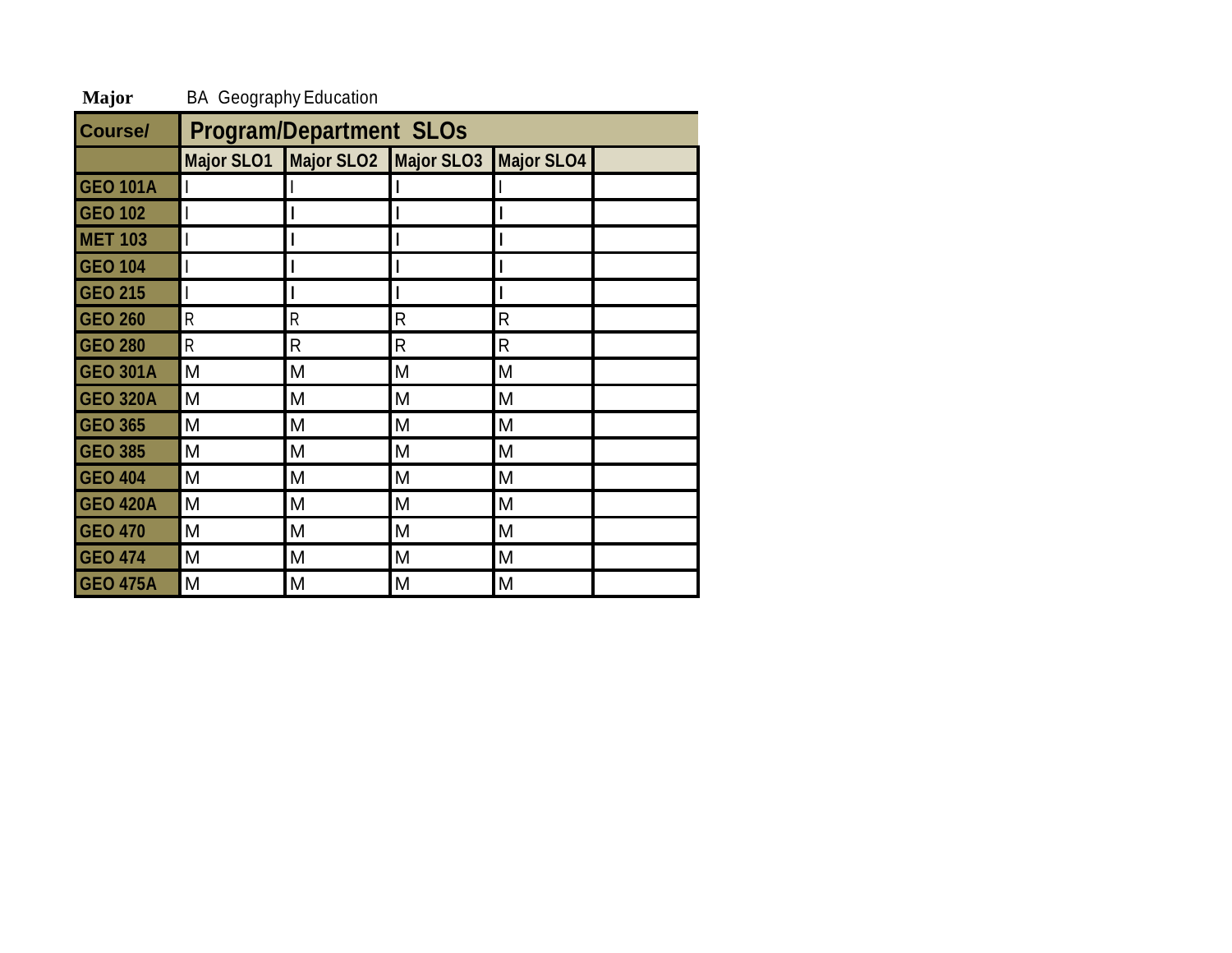**Major** BS Geography

| Course/         | <b>Program/Department SLOs</b> |   |                                  |                |  |
|-----------------|--------------------------------|---|----------------------------------|----------------|--|
|                 | <b>Major SLO1</b>              |   | Major SLO2 Major SL03 Major SLO4 |                |  |
| <b>GEO 101*</b> |                                |   |                                  |                |  |
| <b>MET 103</b>  |                                |   |                                  |                |  |
| <b>GEO 104</b>  |                                |   |                                  |                |  |
| <b>GEO 204*</b> | $\mathsf R$                    | R | $\mathsf{R}$                     | $\mathsf{R}$   |  |
| <b>GEO 215</b>  |                                |   |                                  |                |  |
| <b>MET 215</b>  | R                              | R | $\mathsf{R}$                     | $\mathsf{R}$   |  |
| <b>MET 216*</b> | R                              | R | R                                | R              |  |
| <b>GEO 225</b>  | R                              | R | R                                | $\mathsf{R}$   |  |
| <b>GEO 230</b>  | $\mathsf{R}$                   | R | R                                | $\mathsf{R}$   |  |
| <b>GEO 260*</b> | $\mathsf{R}$                   | R | R                                | $\mathsf{R}$   |  |
| <b>GEO 285*</b> | $\mathsf{R}$                   | R | R                                | R              |  |
| <b>MET 319*</b> | $\mathsf{R}$                   | R | R                                | $\mathsf{R}$   |  |
| <b>GEO 365</b>  | M                              | M | M                                | M              |  |
| <b>GEO 385</b>  | M                              | M | M                                | M              |  |
| <b>MET 385</b>  | M                              | M | M                                | M              |  |
| <b>GEO 404</b>  | M                              | M | M                                | M              |  |
| <b>GEO 415</b>  | $\mathsf{R}$                   | R | $\mathsf{R}$                     | $\overline{R}$ |  |